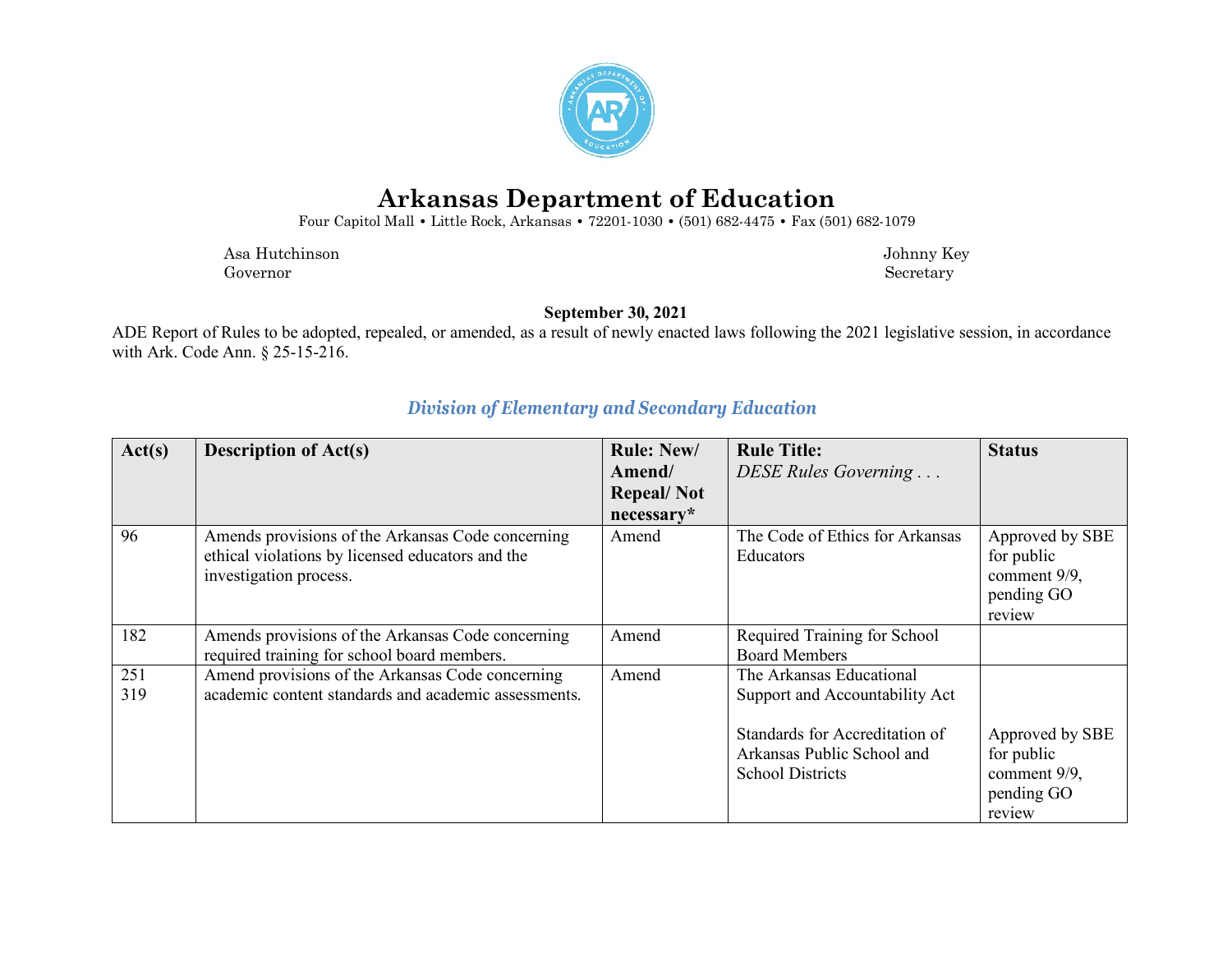| 320               | Amends provisions of the Arkansas Code concerning<br>mandated vision screenings for public school students<br>and requires rules to address the tests, procedures,<br>equipment, and instruments that shall be used to perform<br>eye and vision screenings.                                                                                                                                      | Amend      | Eye and Vision Screening Report<br>in Arkansas Public Schools                |                                                                       |
|-------------------|---------------------------------------------------------------------------------------------------------------------------------------------------------------------------------------------------------------------------------------------------------------------------------------------------------------------------------------------------------------------------------------------------|------------|------------------------------------------------------------------------------|-----------------------------------------------------------------------|
| 322               | Amends provisions of the Arkansas Code concerning<br>enhanced student achievement funding (formerly NSL<br>funding) and requires rules that shall include the process<br>for submitting an enhanced student achievement plan;<br>the process for monitoring the expenditure of ESA<br>funds; and the specific requirements, qualifications, and<br>criteria for allowable supports and resources. | Amend      | <b>Student Special Needs Funding</b>                                         | Drafted pending<br>internal review                                    |
| 490               | Amends provisions of the Arkansas Code concerning<br>school choice, including deadlines and notification<br>procedures.                                                                                                                                                                                                                                                                           | Amend      | School Choice                                                                |                                                                       |
| 513<br>657<br>746 | Amend provisions of the Arkansas Code concerning<br>teaching licenses and add provisions for noncitizens,<br>university professors and assistant professors.                                                                                                                                                                                                                                      | Amend      | <b>Educator Licensure</b>                                                    | Approved by SBE<br>for public<br>comment 9/9,<br>pending GO<br>review |
| 544<br>644        | Amend provisions of the Arkansas Code concerning<br>visual art and music instruction.                                                                                                                                                                                                                                                                                                             | Amend      | Visual Art and Music Instruction                                             |                                                                       |
| 545<br>647        | Amend provisions of the Arkansas Code concerning<br>technical and vocational education including the general<br>control and supervision of all programs of vocational,<br>technical, and occupational education in secondary<br>institutions.                                                                                                                                                     | Amend      | <b>DCTE Policies and Procedures</b><br>for Career and Technical<br>Education | Final                                                                 |
| 551<br>622<br>620 | Amend provisions of the Arkansas Code concerning<br>school resource officers and require that a school district<br>board of directors and the local law enforcement agency<br>with jurisdiction adopt a memorandum of understanding<br>governing school resource officers and that school<br>resource officers and certain public school employees<br>complete specialized training.              | <b>New</b> | School Safety                                                                | Drafting in<br>process                                                |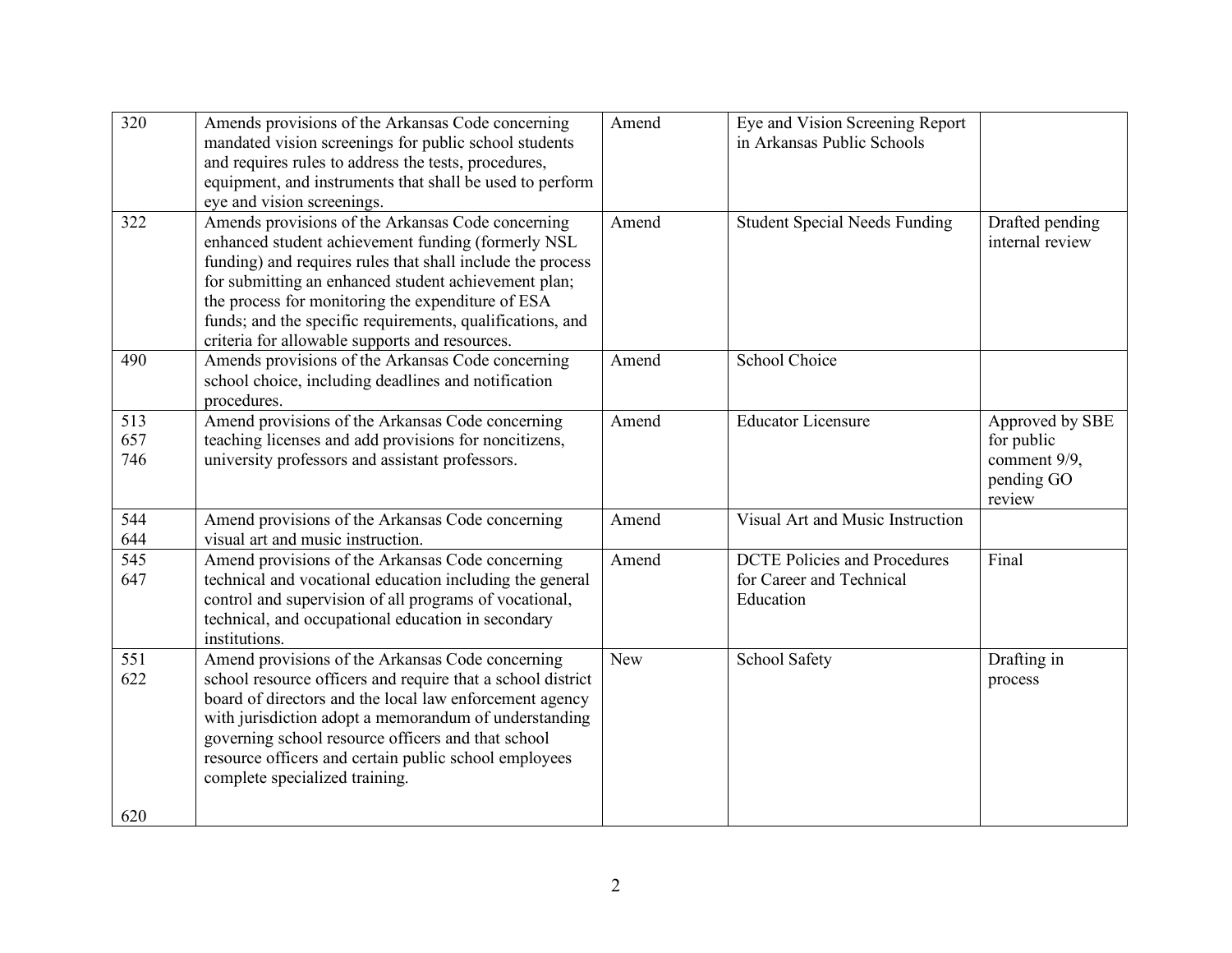| 648        | Establishes the Arkansas Center for School Safety of the<br>Criminal Justice Institute Advisory Board and requires<br>the Division to promulgate rules specifying how school<br>district compliance with school safety requirements<br>shall be verified. |            |                                                                                                |                                                                       |
|------------|-----------------------------------------------------------------------------------------------------------------------------------------------------------------------------------------------------------------------------------------------------------|------------|------------------------------------------------------------------------------------------------|-----------------------------------------------------------------------|
| 606        | Amends provisions of the Arkansas Code concerning<br>reading programs and curriculum and requires the ADE<br>to hire an Education Ombudsman.                                                                                                              | Amend      | How to Meet the Needs of<br>Children with Dyslexia<br><b>OR</b><br>The Right to Read Act       |                                                                       |
| 630        | Requires all fingerprints to be in electronic format.                                                                                                                                                                                                     | Amend      | <b>Background Checks</b>                                                                       | Approved by SBE<br>for public<br>comment 9/9,<br>pending GO<br>review |
| 646        | Requires school districts to develop a three-year teacher<br>and administrator recruitment and retention plan<br>focusing on minority races and ethnicities to increase<br>diversity in the district and include annual goals.                            | <b>New</b> | Teacher and Administrator<br><b>Recruitment and Retention Plans</b>                            | Drafting in<br>process                                                |
| 650        | Provides rulemaking authority to DESE.                                                                                                                                                                                                                    | <b>New</b> | The School Counseling<br>Improvement Act                                                       |                                                                       |
| 662        | Amends provisions of the Arkansas Code concerning<br>when a district proposes to close a school received<br>through voluntary annexation.                                                                                                                 | Amend      | Consolidation and Annexation of<br><b>Public School Districts</b>                              | Approved by SBE<br>for public<br>comment 9/9,<br>pending GO<br>review |
| 678<br>688 | Amend provisions of the Arkansas Code concerning<br>notification procedures for review of Act 1240 waivers<br>and what provisions may not be waived.                                                                                                      | Amend      | Act 1240 Waivers                                                                               |                                                                       |
| 679<br>680 | Created the Teacher Salary Equalization Fund to<br>provide additional funding dedicated to increasing<br>teacher salaries.                                                                                                                                | Amend      | The Educator Compensation<br>Reform Program and the Teacher<br><b>Salary Equalization Fund</b> |                                                                       |
| 689<br>741 | Amend provisions of the Arkansas Code concerning the<br>Succeed Scholarship Program including application,<br>award, and eligibility.                                                                                                                     | Amend      | The Succeed Scholarship<br>Program                                                             |                                                                       |
| 774        | Amends provisions of the Arkansas Code concerning                                                                                                                                                                                                         | Amend      | <b>Charter Schools</b>                                                                         |                                                                       |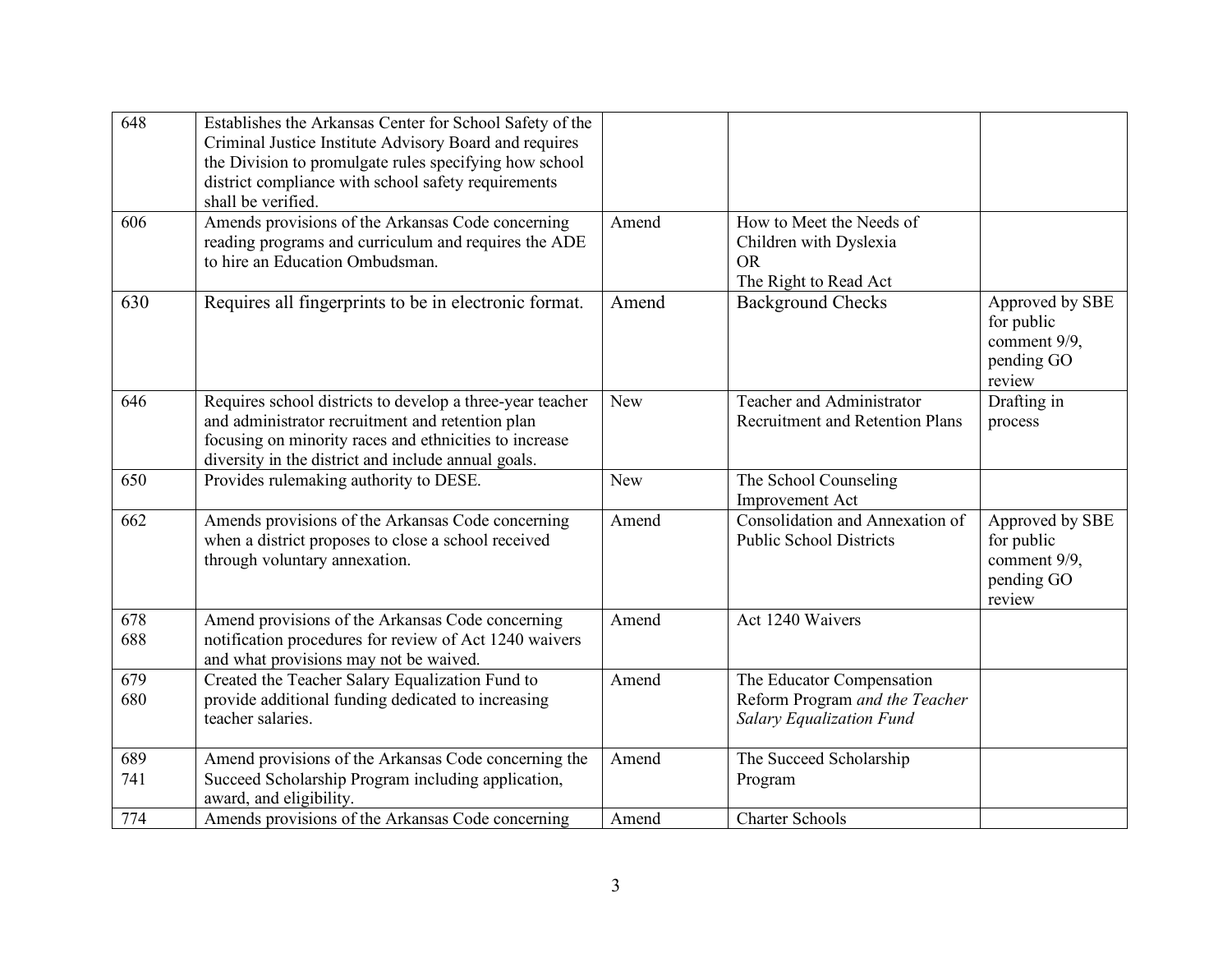|              | public charter schools and waivers available to public<br>school districts.                                                                                                                                                                                                                                                                                                                           |               |                                                                                       |                                                                       |
|--------------|-------------------------------------------------------------------------------------------------------------------------------------------------------------------------------------------------------------------------------------------------------------------------------------------------------------------------------------------------------------------------------------------------------|---------------|---------------------------------------------------------------------------------------|-----------------------------------------------------------------------|
| 820          | Creates the Arkansas Student Protection Act, which<br>prohibits public school districts from entering into a<br>transaction with an entity that performs, induces, or<br>provides abortions.                                                                                                                                                                                                          | <b>New</b>    | The Arkansas Student Protection<br>Act                                                |                                                                       |
| 909          | Enables districts to receive both declining enrollment<br>and student growth funding.                                                                                                                                                                                                                                                                                                                 | Amend         | Declining Enrollment and Student<br>Growth Funding                                    | Drafted pending<br>internal review                                    |
| 912          | Creates the Arkansas Tutoring Corps Act to support the<br>implementation of a sustainable tutoring program in<br>response to learning loss.                                                                                                                                                                                                                                                           | <b>New</b>    | The Arkansas Tutoring Corps                                                           | Approved by SBE<br>for public<br>comment 9/9,<br>pending GO<br>review |
| 958          | Creates the Star-Spangled Banner Act requiring school<br>districts to play the star-spangled banner at certain<br>events.                                                                                                                                                                                                                                                                             | New           | The Star-Spangled Banner Act                                                          | On Oct. SBE<br>agenda to approve<br>for public<br>comment             |
| 959          | Requires the State Board to adopt a policy requiring the<br>pledge of allegiance and a moment of silence in public<br>schools.                                                                                                                                                                                                                                                                        | Not necessary |                                                                                       | On Oct. ALC<br>agenda                                                 |
| 1031         | Creates the Arkansas Military Child School Transitions<br>Act.                                                                                                                                                                                                                                                                                                                                        | <b>New</b>    | The Arkansas Military Child<br><b>School Transitions Act</b>                          | On Oct. SBE<br>agenda to approve<br>for public<br>comment             |
| 1050         | Amends the law concerning the health and safety of<br>public school students and requires the Division of<br>Elementary and Secondary Education, in coordination<br>with the Arkansas State Board of Nursing, to<br>promulgate rules concerning the administration of an<br>emergency dose medication to a public school student<br>with adrenal insufficiency by trained public school<br>personnel. | Amend         | Insulin and Glucagon<br><b>Administration for Students</b><br>Diagnosed with Diabetes |                                                                       |
| 1070<br>1074 | Creates the Healthy Active Arkansas Schools Act and<br>requires the Division of Elementary and Secondary<br>Education, in consultation with the Department of<br>Health, to develop guidance for public schools to                                                                                                                                                                                    | Amend         | Nutrition and Physical Activity<br>Standards and Body Mass Index                      | Drafting in<br>process                                                |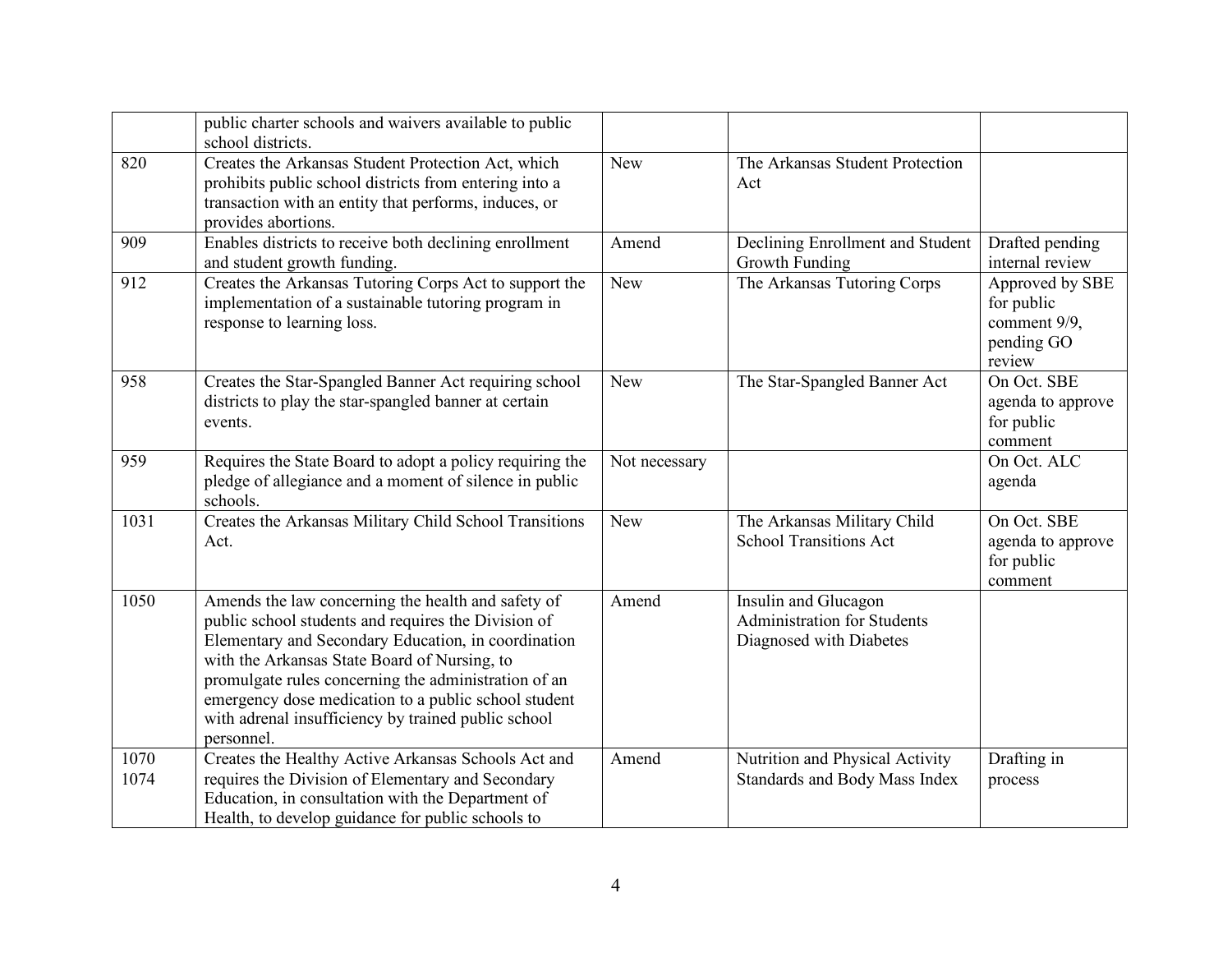|      | address the following priorities and require that the<br>following priorities be included in the public school's or<br>open-enrollment public charter school's health and<br>wellness priority: physical and built environment,<br>nutritional standards and access to healthy foods,<br>physical education and activity, and breastfeeding<br>practices, as applicable. Addresses food in vending<br>machines. |       |                          |                        |
|------|-----------------------------------------------------------------------------------------------------------------------------------------------------------------------------------------------------------------------------------------------------------------------------------------------------------------------------------------------------------------------------------------------------------------|-------|--------------------------|------------------------|
| 1089 | Requires school nurses to participate in nursing<br>professional development, requires the Division to<br>develop an education program for school nurses, and<br>requires districts to participate in the annual health<br>services survey.                                                                                                                                                                     | Amend | Professional Development | Drafting in<br>process |

## *Division of Higher Education*

| Act<br><b>Number</b>    | <b>Description</b>                                                                                                                                                                                            | New/Amend/<br><b>Repeal/Not</b><br>necessary* | <b>Rule Title:</b><br>DHE Rules Governing        | <b>Status</b>                                              |
|-------------------------|---------------------------------------------------------------------------------------------------------------------------------------------------------------------------------------------------------------|-----------------------------------------------|--------------------------------------------------|------------------------------------------------------------|
| 69                      | Enhances higher education fiscal accountability and<br>transparency and amends provisions of the Arkansas<br>Code concerning student accounts receivable policies<br>and certain financial condition reports. | Not necessary                                 |                                                  | N/A                                                        |
| 79<br>217<br>331<br>743 | Amends provisions of the Arkansas Code concerning<br>scholarship requirements and eligibility criteria.                                                                                                       | Amend                                         | The Governor's Scholars'<br>Program              | Board approved;<br>pending<br>Governor's<br>office review  |
| 80<br>636               | Amends provisions of the Arkansas Code concerning<br>scholarship requirements and eligibility criteria.                                                                                                       | Amend                                         | The Arkansas Academic<br>Challenge Scholarship   | Board approved;<br>pending<br>Governor's<br>office review. |
| 82                      | Amends provisions of the Arkansas Code concerning<br>scholarship requirements and eligibility criteria.                                                                                                       | Amend                                         | The Arkansas Concurrent<br>Challenge Scholarship | Board approved;<br>pending<br>Governor's                   |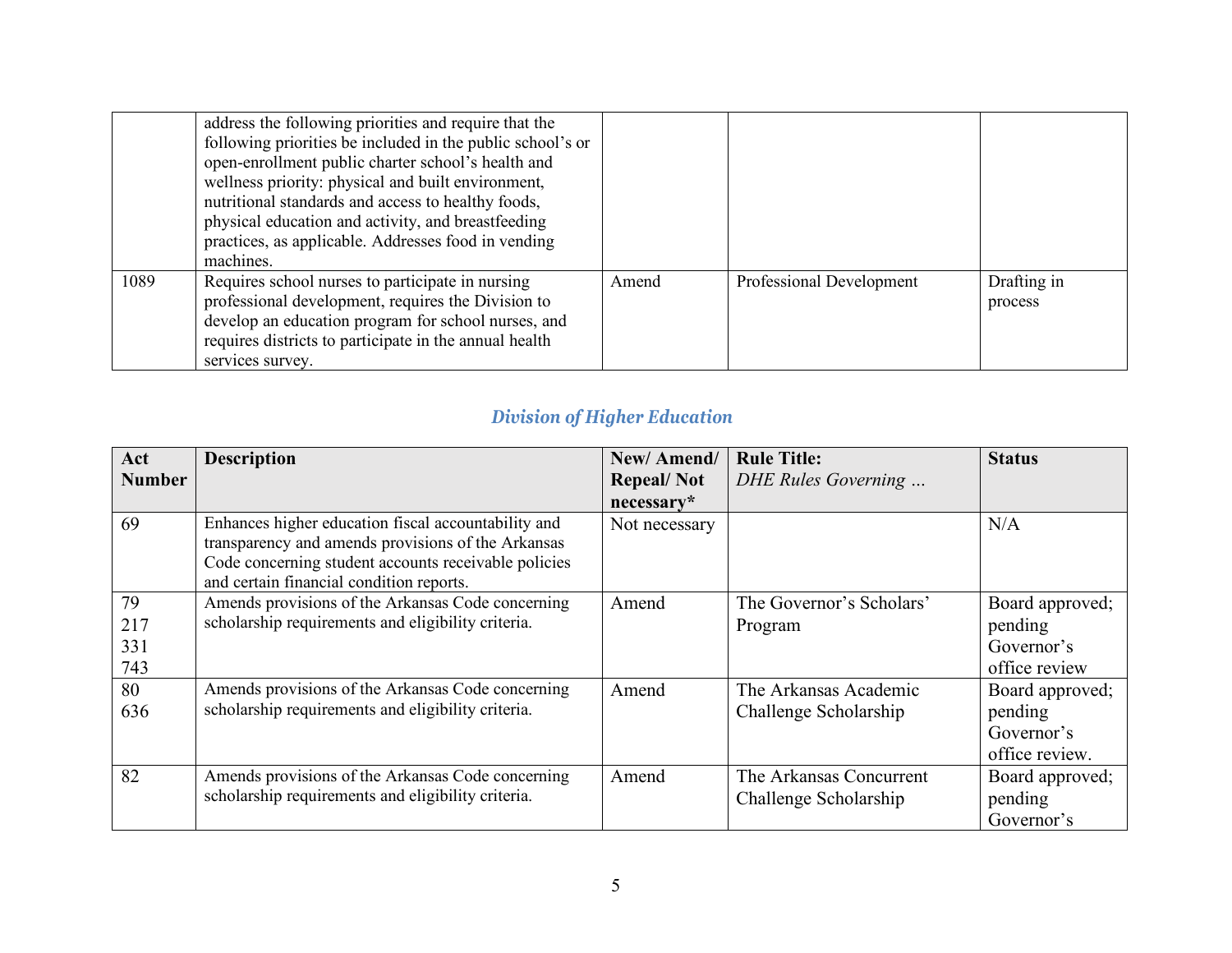|     |                                                           |               |                              | office review.  |
|-----|-----------------------------------------------------------|---------------|------------------------------|-----------------|
| 388 | Adds private, non-profit institutions of higher education | Amend         | The Arkansas Future Grant    | Board approved; |
|     | as approved institutions for purposes of the Arkansas     |               |                              | pending         |
|     | Future Grant Program.                                     |               |                              | Governor's      |
|     |                                                           |               |                              | office review.  |
| 539 | Creates the Higher Education Consumer Guide Act.          | Not necessary |                              | On Oct. ALC     |
|     |                                                           |               |                              | agenda          |
| 636 | Establishes procedure and funding requirements for        | Amend         | The Arkansas Workforce       | Board approved; |
|     | scholarships funded with net revenue.                     |               | Challenge Scholarship        | pending         |
|     |                                                           |               |                              | Governor's      |
|     |                                                           |               |                              | office review.  |
| 958 | Creates the Star-Spangled Banner Act.                     | <b>New</b>    | The Star Spangled Banner Act | On Oct. Higher  |
|     |                                                           |               |                              | Ed. Board       |
|     |                                                           |               |                              | agenda for      |
|     |                                                           |               |                              | approval for    |
|     |                                                           |               |                              | public comment  |
| 988 | Allows dependents of veterans to receive tuition          | Amend         | Veterans' Dependents'        | Board approved; |
|     | waivers.                                                  |               | Scholarships                 | pending         |
|     |                                                           |               |                              | Governor's      |
|     |                                                           |               |                              | office review.  |

## *Commission for Public School Academic Facilities and Transportation*

| Act(s) | <b>Description of Act(s)</b>                        | <b>Rule: New/</b> | <b>Rule Title:</b>         | <b>Status</b>   |
|--------|-----------------------------------------------------|-------------------|----------------------------|-----------------|
|        |                                                     | Amend/            | CAPSAFT Rules Governing    |                 |
|        |                                                     | <b>Repeal/Not</b> |                            |                 |
|        |                                                     | necessary*        |                            |                 |
| 126    | Amends provisions of the Arkansas Code concerning   | Amend             | The Facilities Master Plan | <b>CAPSAFT</b>  |
|        | the Academic Facilities Master Plan Program and bus |                   |                            | Board approved; |
|        | driver qualifications and certification.            |                   |                            | pending         |
|        |                                                     |                   |                            | Governor's      |
|        |                                                     |                   |                            | office review.  |